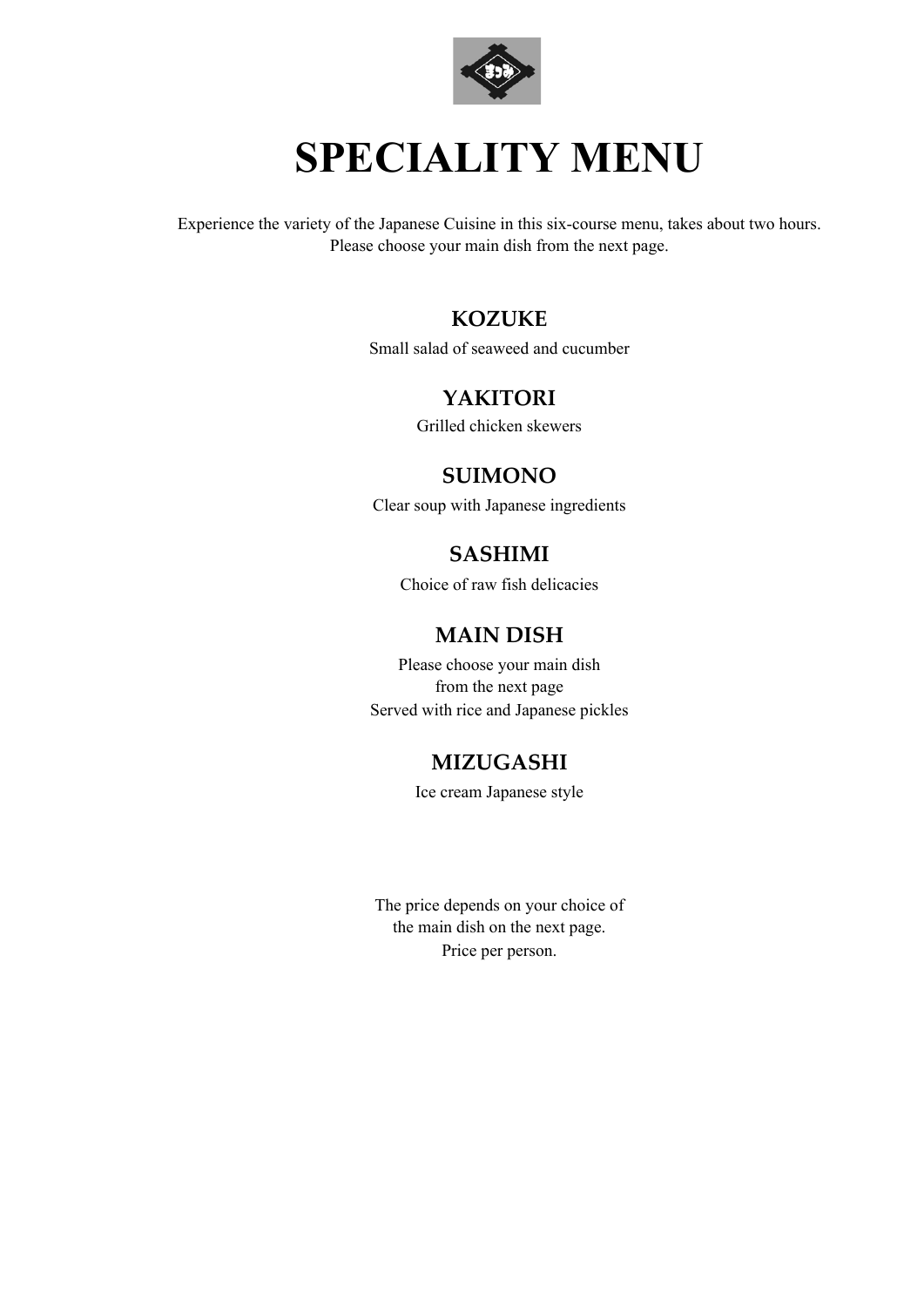

#### **SUKIYAKI**

Table cooking - Japanese wok

Slices of beef and vegetables in house made, flavourful sweet sauce. Raw egg to dip is served on request.

**6-course menu**  Striploin (Argentina) 84.- Wagyu Striploin (Japan) 124.-

**À la Carte (no menu)** Striploin (Argentina) 49.- Wagyu Striploin (Japan) 89.-

Note: Table cooking from two portions, one portion is prepared in the kitchen.

**UNA JU**

Japanese eel in sweet soy sauce on rice, served in a Japanese lacquered box.

> 6-course menu 77.- À la Carte (no menu) 32.-

#### **SHABU SHABU**

Table cooking - Hot pot

Slices of beef and vegetables to be dipped into a mild stock. Served with sesame and soy-lemon dip.

> **6-course menu**  Striploin (Argentina) 84.- Wagyu Striploin (Japan) 124.-

**À la Carte (no menu)** Striploin (Argentina) 49.- Wagyu Striploin (Japan) 89.-

Note: Minimum order is two portions.

#### **SUSHI**

For fans of raw fish

Our chef recommends tuna, salmon, yellowtail and Japanese eel. (three bites of roll and four nigiri, in total seven pieces)

6-course menu 74,-

#### **YOSE DOFU TOBANYAKI**

Tofu and vegetables with miso creme sauce fried on a special cooker at your table.

> 6-course menu 69.- À la Carte (no menu) 24.-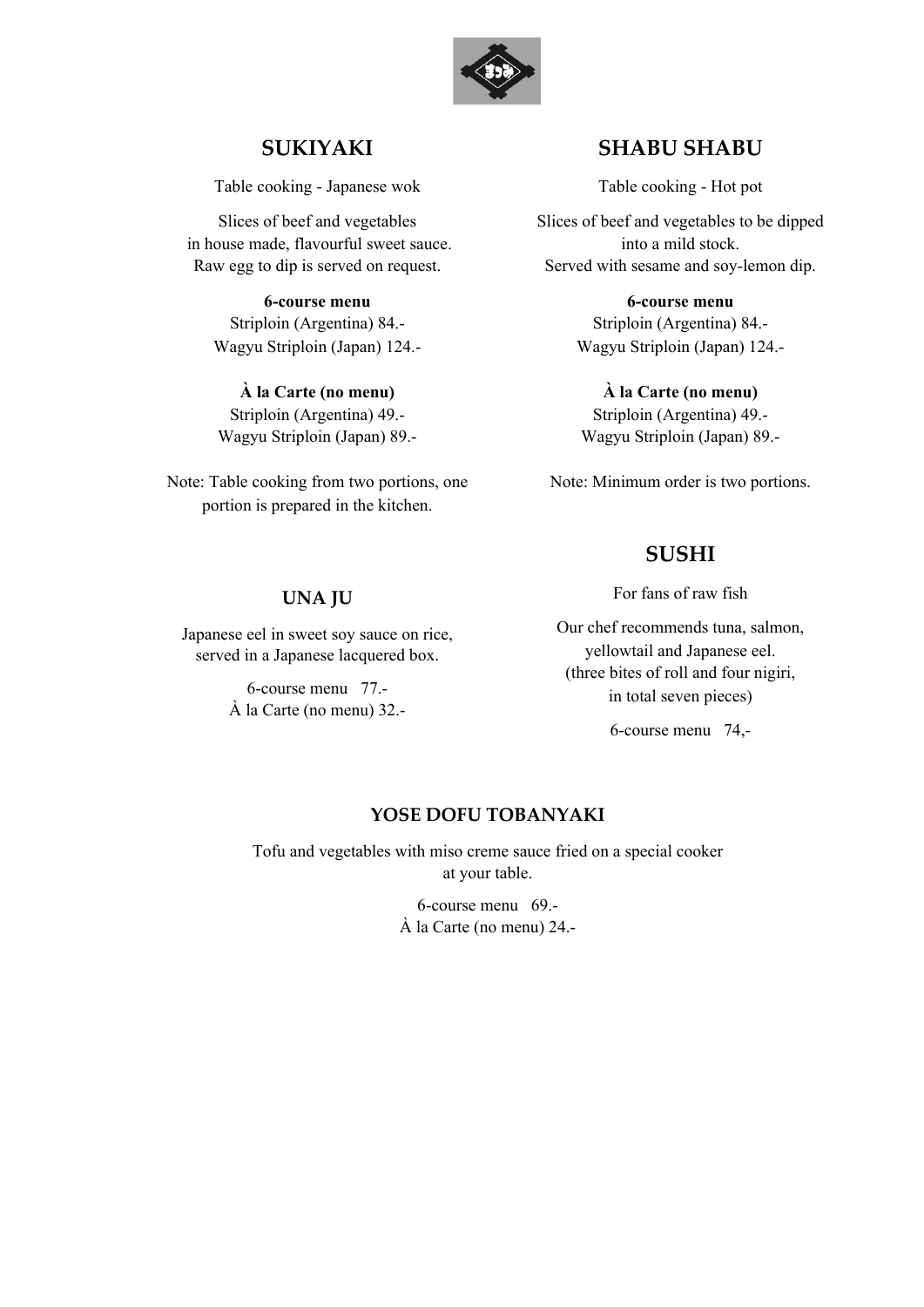

## **VEGAN COURSE MENU**

Inspired by Zen-Buddhism, where a fine cuisine was born, although no animal products are to be used.

#### **KOZUKE**

Small salad of carrot and daikon radish

#### **YASAI-GYOZA**

Five pieces of dumplings stuffed with vegetables

#### **SUSHI**

A variation of vegan sushi

#### **YOSE DOFU TOBANYAKI**

Tofu and vegetables with miso creme sauce fried on a special cooker at your table.

#### **WARABI-MOTCHI**

Small cubes made from warabi (japanese mountain plant), refined with roasted sweet soy bean power

59.-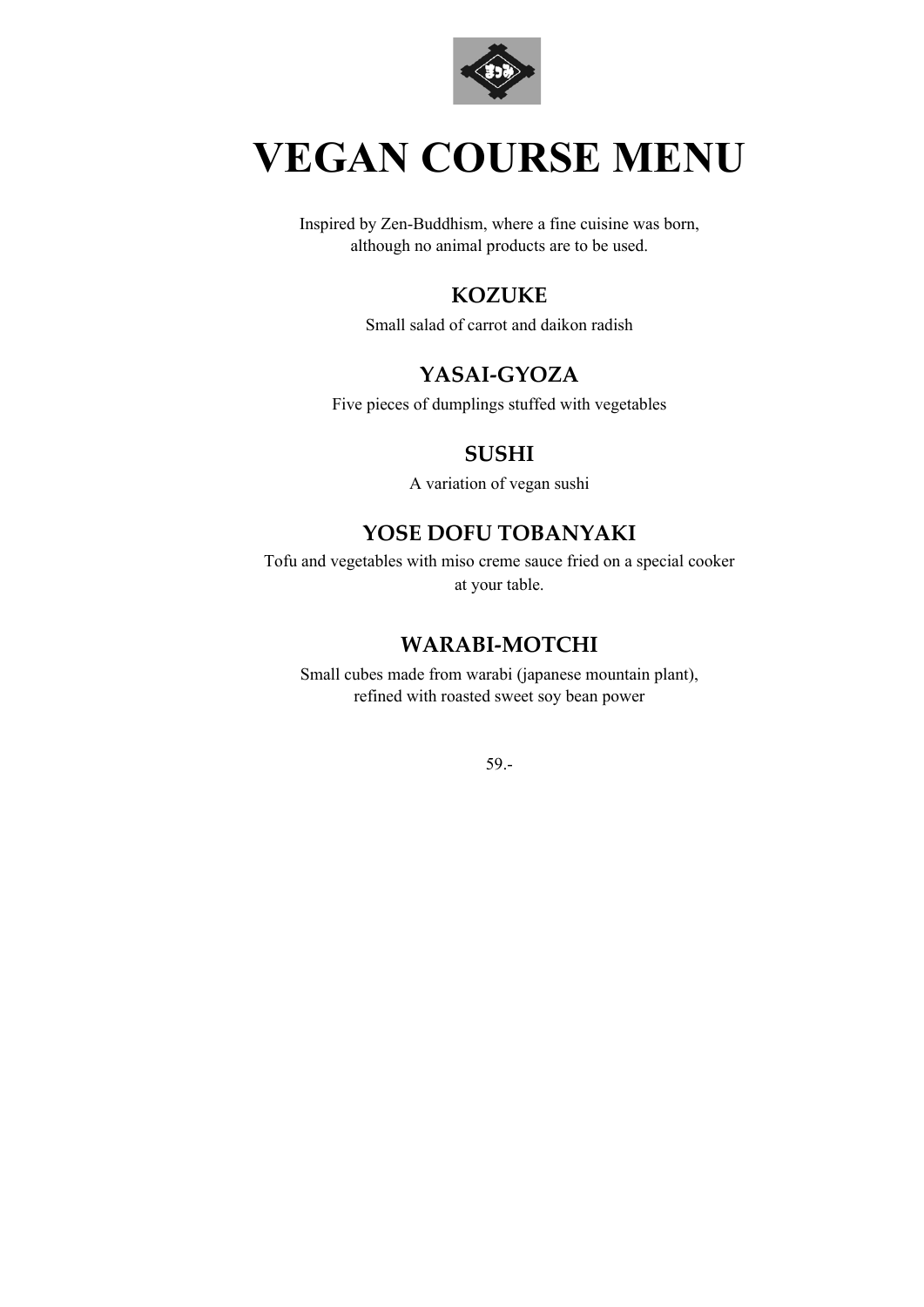

# **ZENSAI**

Appetizer

#### **EDAMAME** (Vegan)

Blanched soy beans. 5,50

#### **UMEBOSHI** (Vegan)

Three salt pickled plums. 3,-

**GARI** (Vegan)

Pickled ginger. 2,-

### **WAKAME KYURI**

Salad of seaweed and cucumber. 5,50

### **NAMASU** (Vegan) Salad of daikon radish and carrot. 4,50

### **KOHNOMONO** (Vegan)

Mixed pickles Japanese style. 5,90

### **TORO-TARTARE**

Small potion of tuna belly tartare, refined with japanese herbs 15.-

### **MENCHI KATSU**

Deep fried ground beef cutlet, Tonkatsu-sauce-dip 8,-

### **YAKITORI**

Two grilled chicken skewers. 9,-

### **GYOZA**

Five pieces of dumplings stuffed with chicken and vegetables. 8,-

## **YASAI-GYOZA** (Vegan)

Five pieces of dumplings stuffed with vegetables. 8,-

## **SHIRUMONO**

### Small soups

### **MISOSHIRU**

Soup of soybean paste with seaweed and tofu. 5,50

### **SUIMONO**

Mild, clear soup with japanese ingredients.

7,50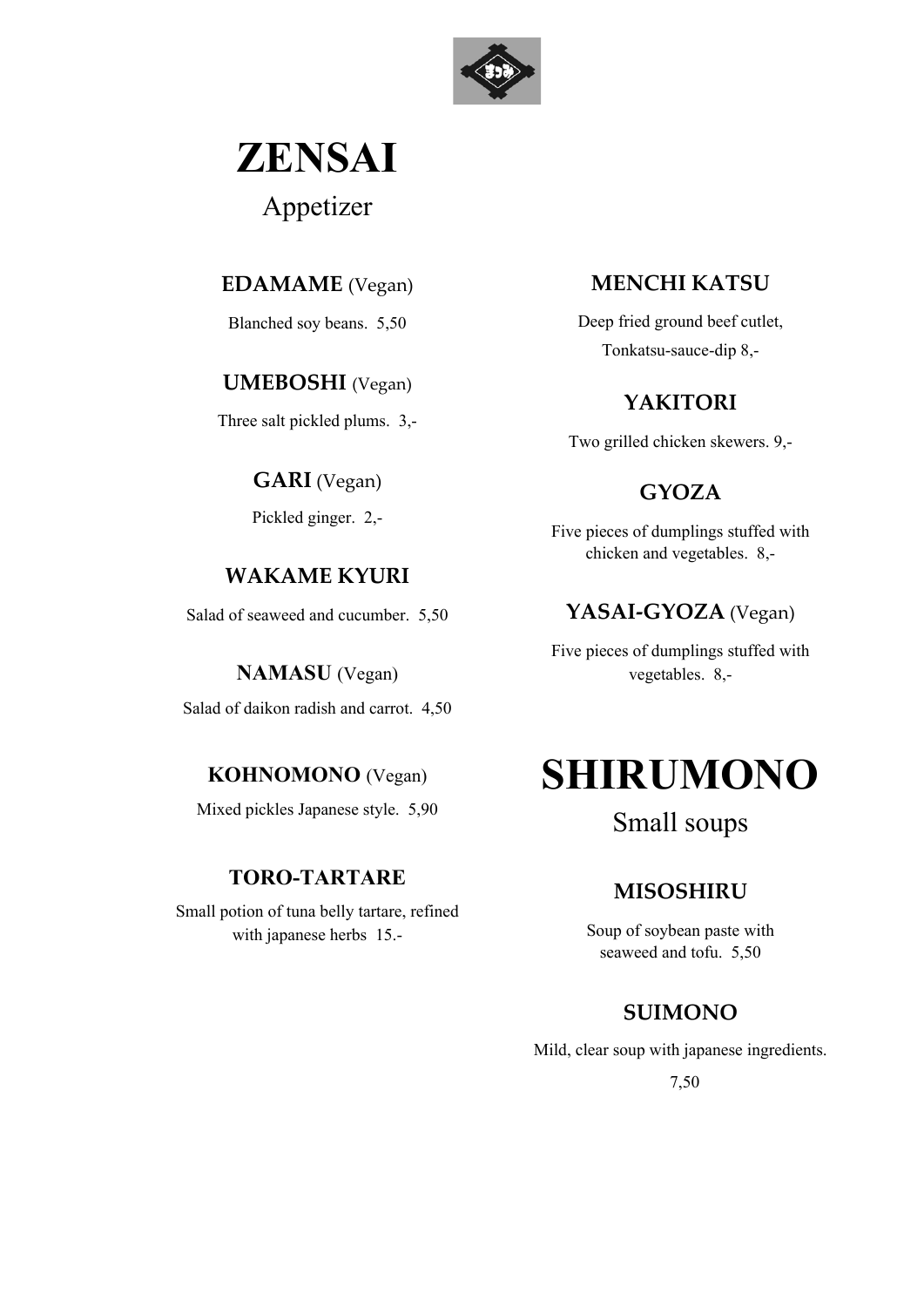

## **SUSHI**

Classic variations, designed for one person

#### **SUSHI TO SASHIMI**

3 bites of roll, 4 different Nigiri and 12 Sashimi with exquisitely filleted raw fish delicacies. A manifold variety, very suitable to get to know Sushi as well as for the connoisseur. 49,-

#### **MATSU**

3 bites of roll and 7 nigiri exotic style. For connoisseur and gourmets. 49,-

#### **TA-KE**

3 bites of roll and 7 nigiri common style. A classic variation. 36,-

#### **MAGURO ZUKUSHI**

Tuna-exclusive: belly, loin and back served as sashimi, nigiri, aburi, gunkan and maki (while stocks last) 63,-



Don

#### **CHIRASHI DON**

Fish and seafood arranged on sushi rice in a lacquer casket. 36,-

#### **TEKKA DON**

Exquisitely filleted slices of tuna arranged on sushi rice in a bowl. 41,-

## **SASHIMI**

Pure raw fish

#### **SASHIMI MORIAWASE**

Classic combination of the most popular tastes (12 slices). 35,-

### **JOH SASHIMI**

Precious, exotic variation of fish and seafood. 55,-

#### **USUZUKURI**

Fillets of white fish, delicately cut and arranged in the style of Fugu-blowfish. 39,-

#### **SASHIMI SHA-KE MAGURO**

Salmon and Tuna (10 slices). 35,-

**SASHIMI SHA-KE** Salmon (9 slices). 29,-

#### **SASHIMI MAGURO**

Tuna (9 slices). 41,-

#### **SASHIMI CHU-TORO**

Loin of tuna (9 slices). 49,-

#### **SASHIMI TORO**

Belly of tuna (9 slices). 57,-

#### **SASHIMI HAMACHI**

Yellowtail (9 slices). 39,-

#### **FRESH WASABI**

Fresh grated Wasabi (subject to availability). 10,-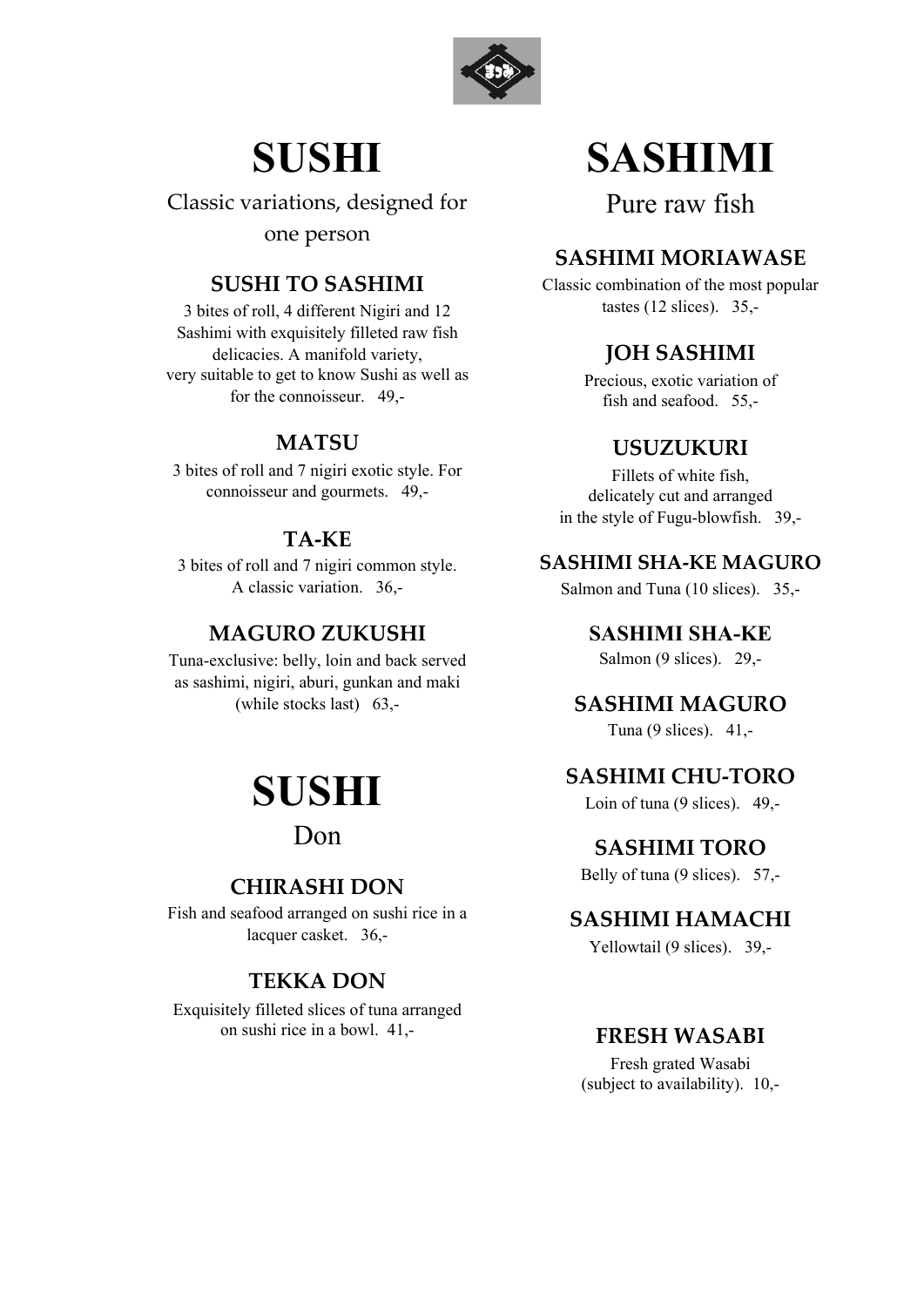

## **MAKI & TEMAKI**

Classic rolls cut into 6 pieces, unless you order them as Temaki (cone eaten from hand)

> **SHA-KE MAKI** Salmon. 9,-

**NEGI TORO MAKI** Tuna belly  $+$  Green onion. 17,-

### **NEGI HAMACHI MAKI**

Yellowtail + Green onion.  $13$ .

**TEKKA MAKI** Classic tuna. 13,-

**SHA-KE KAWA MAKI** Grilled Salmon skin. 11,-

**UNA KYU MAKI** Grilled eel + Cucumber.  $11$ .

**KAPPA MAKI** (Vegan) Cucumber. 6,50

**ABOKADO** (Vegan) Avocado. 6,50

**O-SHINKO MAKI** (Vegan) Picked radish. 6,50

#### **KAIWARE MAKI** (Vegan

possible) Radish-sprouts + bonito flakes. 7,50 **UME-SHISO MAKI** (Vegan)

Salty plum and herbs. 7,50

**KANPYO MAKI** (Vegan)

4 pieces of cooked pumpkin. 6,50

#### Special rolls:

#### **CALIFORNIA SNOW-CRAB**

Inside-out rolls containing snow-crab meat and avocado with mayo. Outside is sprinkled with flying fish roe. Cut into 6 pieces. 19,-

#### **CALIFORNIA SHA-KE**

Salmon, avocado, mayo and roe, rolled inside-out. 14,-

## **SHIROITA KONBU**

Sushi with transparent seaweed

#### **SNOWCRAB-TE-AMI**

Colourful like a rainbow: Rolls filled with snow-crab meat and avocado, outside with salmon, tuna, mackerel. 6 pieces. 27,-

#### **BATTERA**

7 pieces with pickled mackerel. 16,50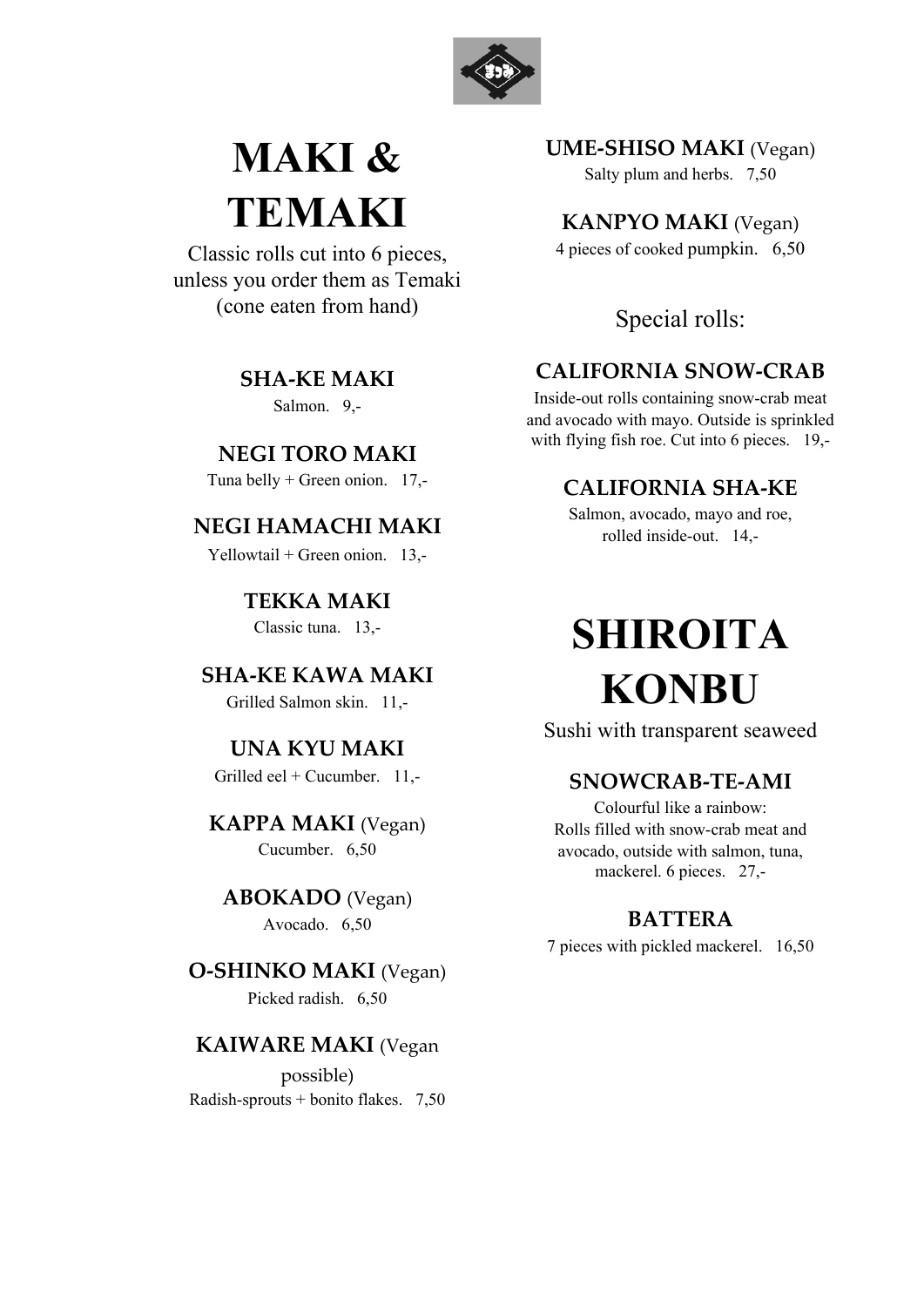

## **NIGIRI SUSHI** Price per piece on rice

#### **FISH**

**SHA-KE**, Salmon. 4,50

**MAGURO**, Lean of Tuna. 7,50

**CHU TORO**, Loin of Tuna. 8,-

**TORO**, Belly of Tuna. 8,50

**HAMACHI**, Yellowtail. 6,50

**UNAGI**, Grilled Eel. 6,-

**MADAI**, Jap. Red Snapper. 6,50

**SUZUKI**, Sea Bass. 4,-

**ISHIMOCHI**, White Croaker. 4,50

**SABA**, Marinated Mackerel. 5,-

### **MOLLUSCS**

**TAKO**, Octopus. 4,50 **IKA**, Squid. 4,50

**UNI**, Sea Urchin. 7,50

#### **MUSSELS**

**HOTATEGAI**, Scallop. 6,-

**HOKKIGAI**, Surf Clam. 5,-

#### **CRUSTECEANS**

**EBI**, Cooked Shrimp. 5,-

**AKAEBI**, Raw Pink Prawn. 7,50

**ZUWAIGANI**, Snow crab. 7,-

### **CAVIAR & ROE**

**IKURA**, Salmon Roe. 5,50

**TOBIKO**, Roe of Flying Fish. 5,50

#### **EGG & VEGGIE**

**TAMAGOYAKI**, Omelette. 3,-

**ABOKADO** (Vegan), Avocado. 3,50

**KAIWARE** (Vegan possible), Radish-Sprouts. 3,50

> Please ask us for seasonal fish of the day.

### **FRESH-WASABI**

Fresh grated Wasabi (subject to availability). 10,-